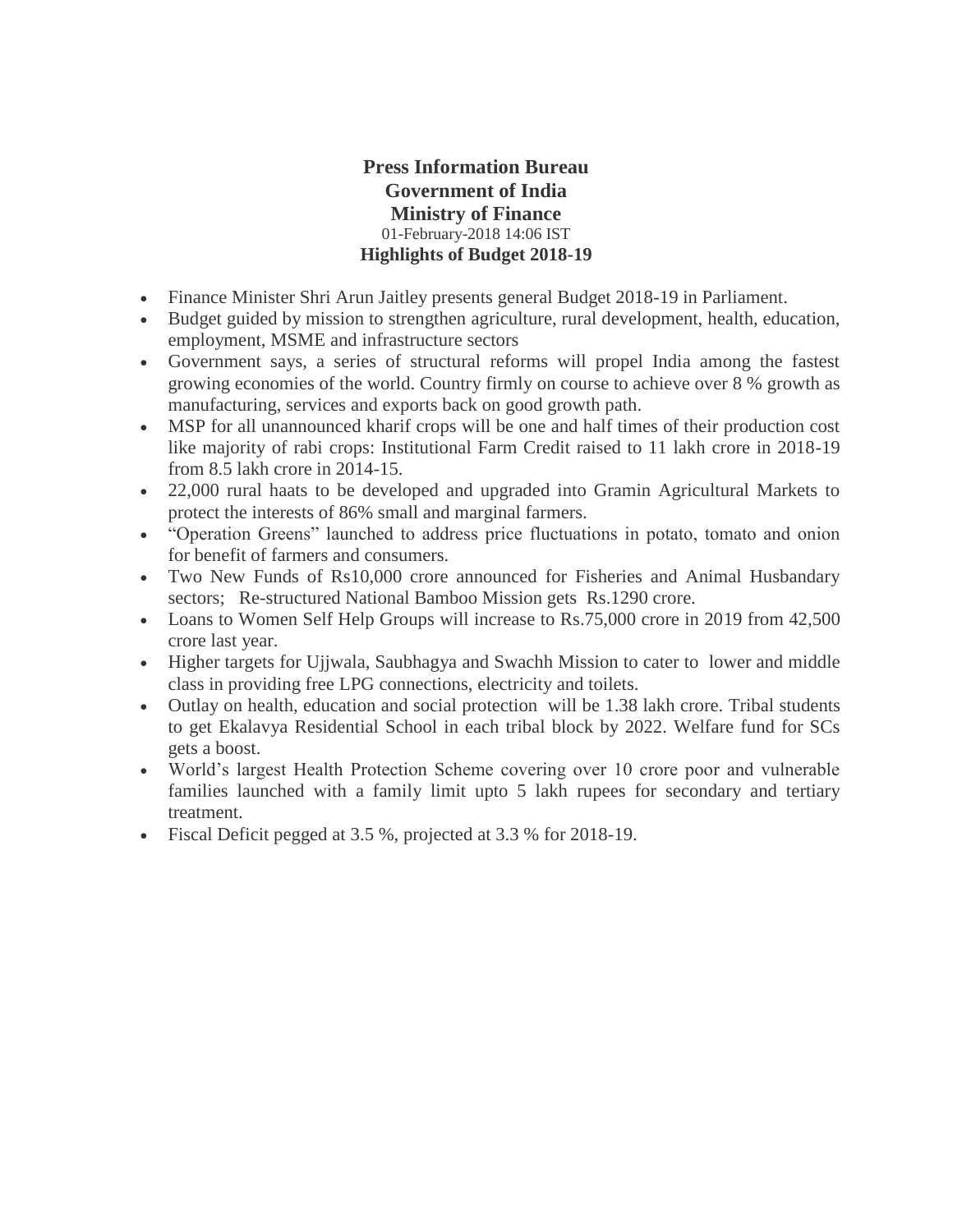| Figures in<br>₹ crore               | 2016-17<br>Actuals | 2017-18<br>Budget<br><b>Estimates</b> | 2017-18<br>Revised<br><b>Estimates</b> | 2018-19<br><b>Budget</b><br><b>Estimates</b> |
|-------------------------------------|--------------------|---------------------------------------|----------------------------------------|----------------------------------------------|
| <b>Revenue Receipts</b>             | 13,74,203          | 15, 15, 771                           | 15,05,428                              | 17,25,738                                    |
| Capital Receipts*                   | 6.00.991           | 6,30,964                              | 7,12,322                               | 7.16.475                                     |
| <b>Total Receipts</b>               | 19,75,194          | 21,46,735                             | 22,17,750                              | 24,42,213                                    |
| <b>Total Expenditure</b>            | 19,75,194          | 21,46,735                             | 22,17,750                              | 24.42.213                                    |
| <b>Revenue Deficit</b>              | 3,16,381           | 3,21,163                              | 4,38,877                               | 4,16,034                                     |
| Effective<br><b>Revenue Deficit</b> | 1,50,648           | 1,25,813                              | 2,49,632                               | 2,20,689                                     |
| <b>Fiscal Deficit</b>               | 5,35,618           | 5,46,531                              | 5,94,849                               | 6,24,276                                     |
| <b>Primary Deficit</b>              | 54.904             | 23,453                                | 64,006                                 | 48,481                                       |



Rs. 5.97 lakh crore allocation for infrastructure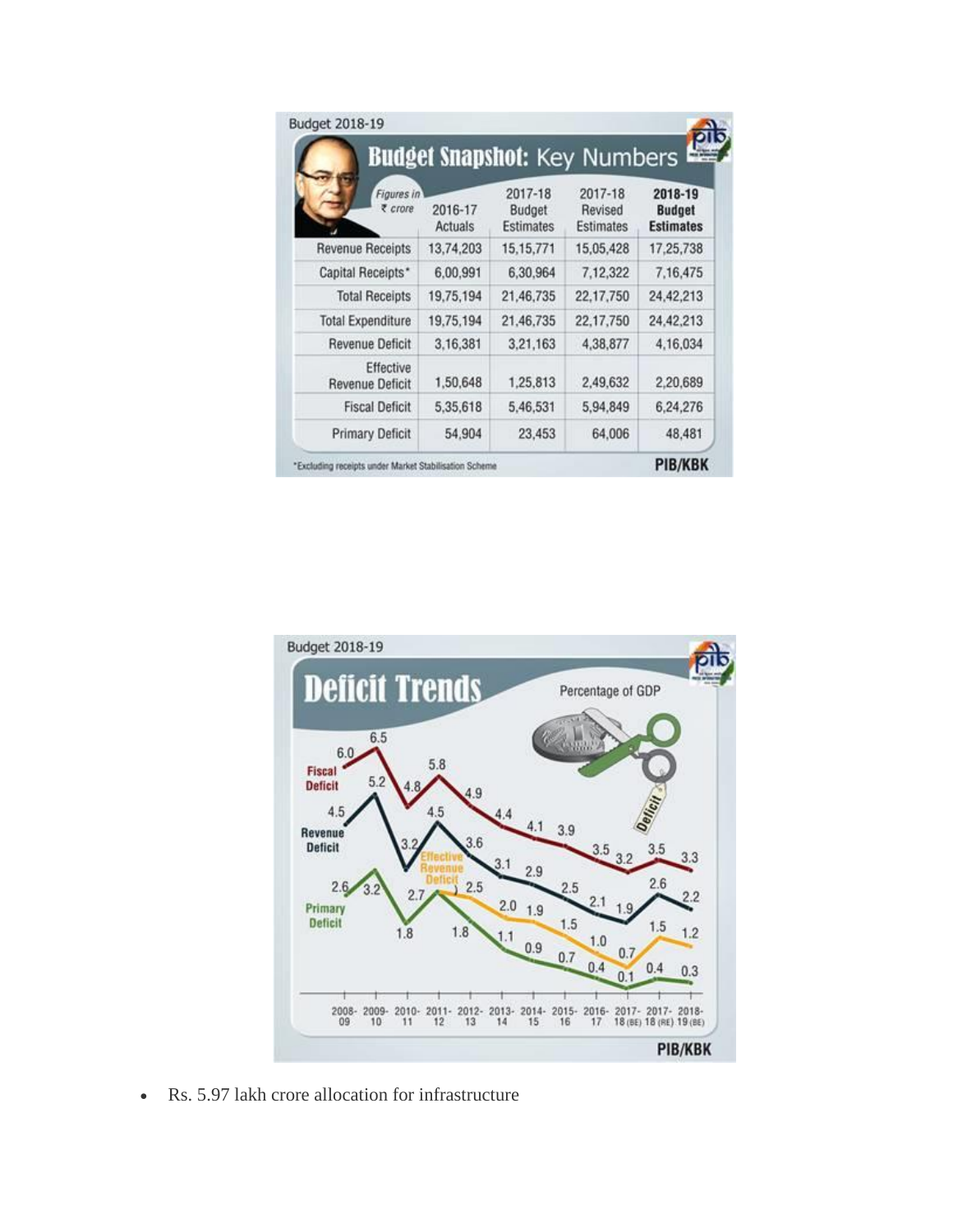- Ten prominent sites to be developed as Iconic tourist destinations
- NITI Aayog to initiate a national programme on Artificial Intelligence(AI)
- Centres of excellence to be set up on robotics, AI, Internet of things etc
- Disinvestment crossed target of Rs 72,500 crore to reach Rs 1,00,000 crore
- Comprehensive Gold Policy on the anvil to develop yellow metal as an asset class
- 100 percent deduction proposed to companies registered as Farmer Producer Companies with an annual turnover upto Rs. 100 crore on profit derived from such activities, for five years from 2018-19.
- Deduction of 30 percent on emoluments paid to new employees Under Section 80-JJAA to be relaxed to 150 days for footwear and leather industry, to create more employment.
- No adjustment in respect of transactions in immovable property where Circle Rate value does not exceed 5 percent of consideration.
- Proposal to extend reduced rate of 25 percent currently available for companies with turnover of less than 50 crore (in Financial Year 2015-16), to companies reporting turnover up to Rs. 250 crore in Financial Year 2016-17, to benefit micro, small and medium enterprises.
- Standard Deduction of Rs. 40,000 in place of present exemption for transport allowance and reimbursement of miscellaneous medical expenses. 2.5 crore salaried employees and pensioners to benefit.
- Relief to Senior Citizens proposed:-
- Exemption of interest income on deposits with banks and post offices to be increased from Rs. 10,000 to Rs. 50,000.
- TDS not required to be deducted under section 194A. Benefit also available for interest from all fixed deposit schemes and recurring deposit schemes.
- Hike in deduction limit for health insurance premium and/ or medical expenditure from Rs. 30,000 to Rs. 50,000 under section 80D.
- Increase in deduction limit for medical expenditure for certain critical illness from Rs. 60,000 (in case of senior citizens) and from Rs. 80,000 (in case of very senior citizens) to Rs. 1 lakh for all senior citizens, under section 80DDB.
- Proposed to extend Pradhan Mantri Vaya Vandana Yojana up to March, 2020. Current investment limit proposed to be increased to Rs. 15 lakh from the existing limit of Rs. 7.5 lakh per senior citizen.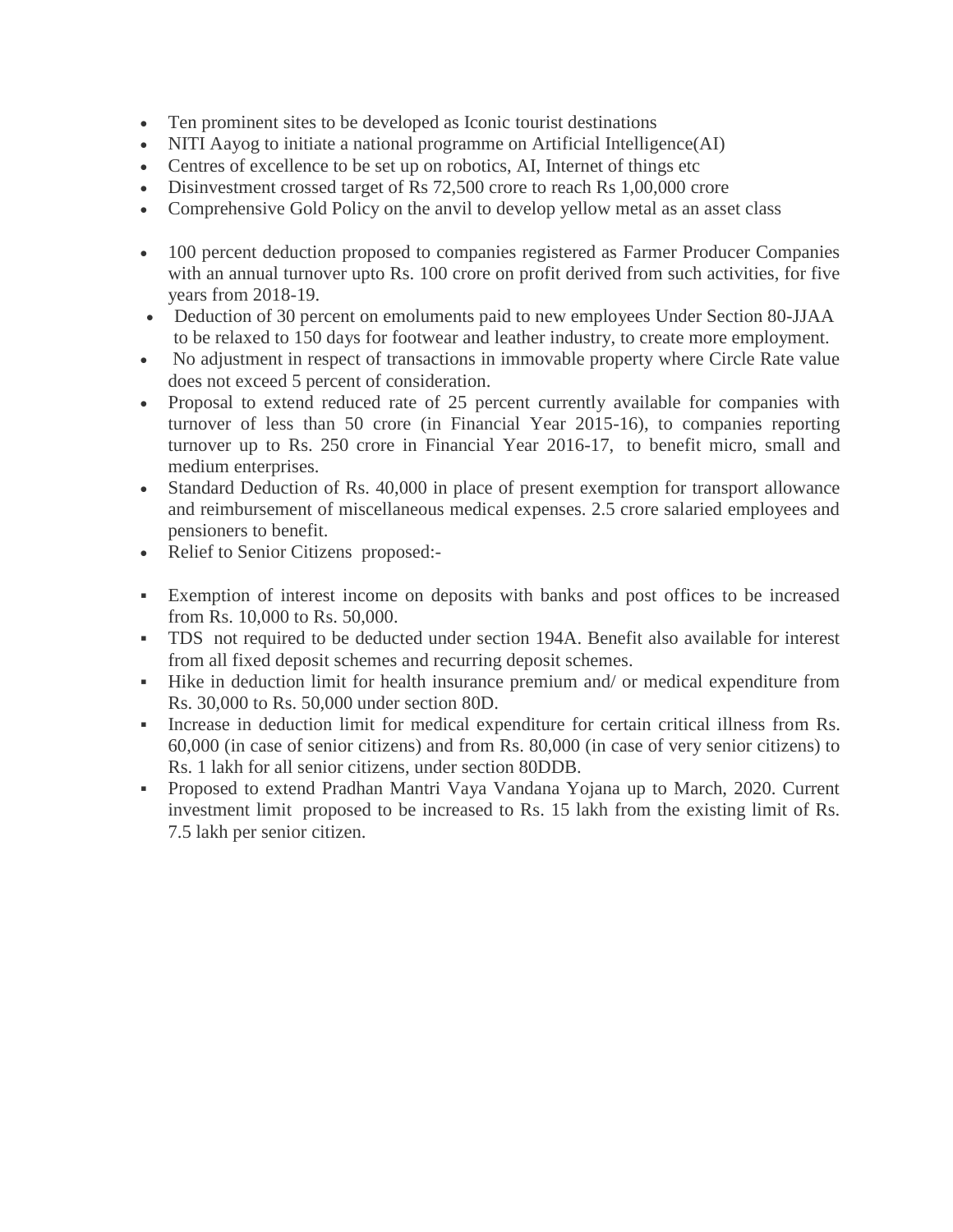

- More concessions for International Financial Services Centre (IFSC), to promote trade in stock exchanges located in IFSC.
- To control cash economy, payments exceeding Rs. 10,000 in cash made by trusts and institutions to be disallowed and would be subject to tax.
- Tax on Long Term Capital Gains exceeding Rs. 1 lakh at the rate of 10 percent, without allowing any indexation benefit. However, all gains up to  $31<sup>st</sup>$  January, 2018 will be grandfathered.
- Proposal to introduce tax on distributed income by equity oriented mutual funds at the rate of 10 percent.
- Proposal to increase cess on personal income tax and corporation tax to 4 percent from present 3 percent.
- Proposal to roll out E-assessment across the country to almost eliminate person to person contact leading to greater efficiency and transparency in direct tax collection.
- Proposed changes in customs duty to promote creation of more jobs in the country and also to incentivise domestic value addition and Make in India in sectors such as food processing, electronics, auto components, footwear and furniture.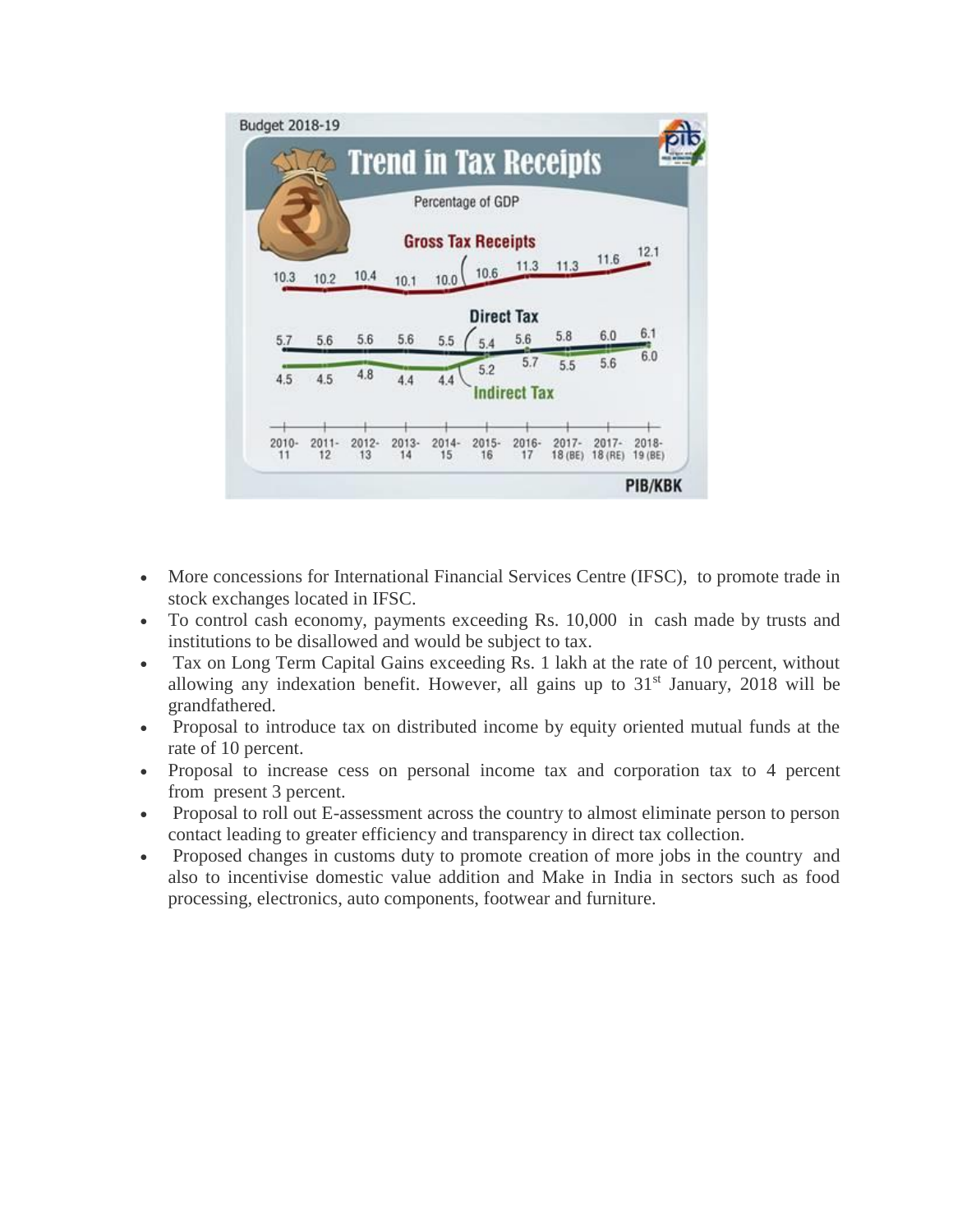# **Union Budget of India (2018-19)**

The Union Budget for 2018-19 has been announced by Mr Arun Jaitley, Union Minister for Finance, Government of India, in Parliament on February 1, 2018. It focuses on uplifting the rural economy and strengthening of the agriculture sector, healthcare for the economically less privileged, infrastructure creation and improvement in the quality of education of the country.

## **Highlights of Union Budget 2018-19**

- **Overview of the economy**
	- The GDP grew at 6.3 per cent in the second quarter of 2017-18 and is expected to grow at 7.2-7.5 per cent in the second half of 2017-18.
	- Growth for 2018-19 is forecasted at 7.4 per cent by the International Monetary Fund (IMF).
	- Exports are expected to grow at 15 per cent in 2017-18.
	- Fiscal deficit target for 2018-19 is set at 3.3 per cent of the GDP.
	- Fiscal deficit for 2017-18 is revised to Rs 5.95 lakh crore (US\$ 93.54 billion) at 3.5 per cent of the GDP.

# **Agriculture and Rural Economy**

- The government is committed towards doubling the farmers' income by 2022.
- A total of Rs 14.34 lakh crore (US\$ 225.43 billion) will be spent for creation of livelihood and infrastructure in rural areas.
- Minimum Support Price (MSP) for all announced kharif crops will be at least one and half times of their production cost, similar to the majority of rabi crops.
- Institutional credit to the agriculture sector is targeted at Rs 11 lakh crore (US\$ 172.93 billion) for 2018- 19, compared to Rs 10 lakh crore (US\$ 157.2 billion) for 2017-18.
- A Fisheries and Aqua culture Infrastructure Development Fund (FAIDF) and an animal Husbandry Infrastructure Development Fund (AHIDF) will be started with a total corpus of Rs 10,000 crore (US\$ 1.57 billion).
- An Agri-Market Infrastructure Fund will be started with a corpus of Rs 2,000 crore (US\$ 314.41 million).
- A restructured National Bamboo Mission will be launched with a total outlay of Rs 1,290 crore (US\$ 202.79 million).
- Allocation for the National Rural Livelihood Mission is increased to Rs 5,750 crore (US\$ 903.93 million) for 2018-19.

### **Health, Education and Social Protection**

- Budgeted expenditure on health, education and social protection for 2018-19 is Rs 1.38 lakh crore (US\$ 21.69 billion) which is expected to increase by Rs 15,000 crore (US\$ 2.36 billion) after additional allocations during the year.
- Role of technology in the education sector will be increased with a focus on increased digital intensity.
- A new initiative named 'Revitalising Infrastructure and Systems in Education (RISE) by 2022' will be launched with an investment of Rs 1 lakh crore (US\$ 15.72 billion) over the next four years.
- A total of Rs 1,200 crore (US\$ 188.65 million) is allocated for Health and Wellness Centres under the National Health Policy.
- National Health Protection Scheme will be launched, which will cover over 10 million poor families with a coverage of up to Rs 5 lakh (US\$ 7,860). This will be the world's largest government funded health care programme.
- A total of 24 new government medical colleges and hospitals will be set up.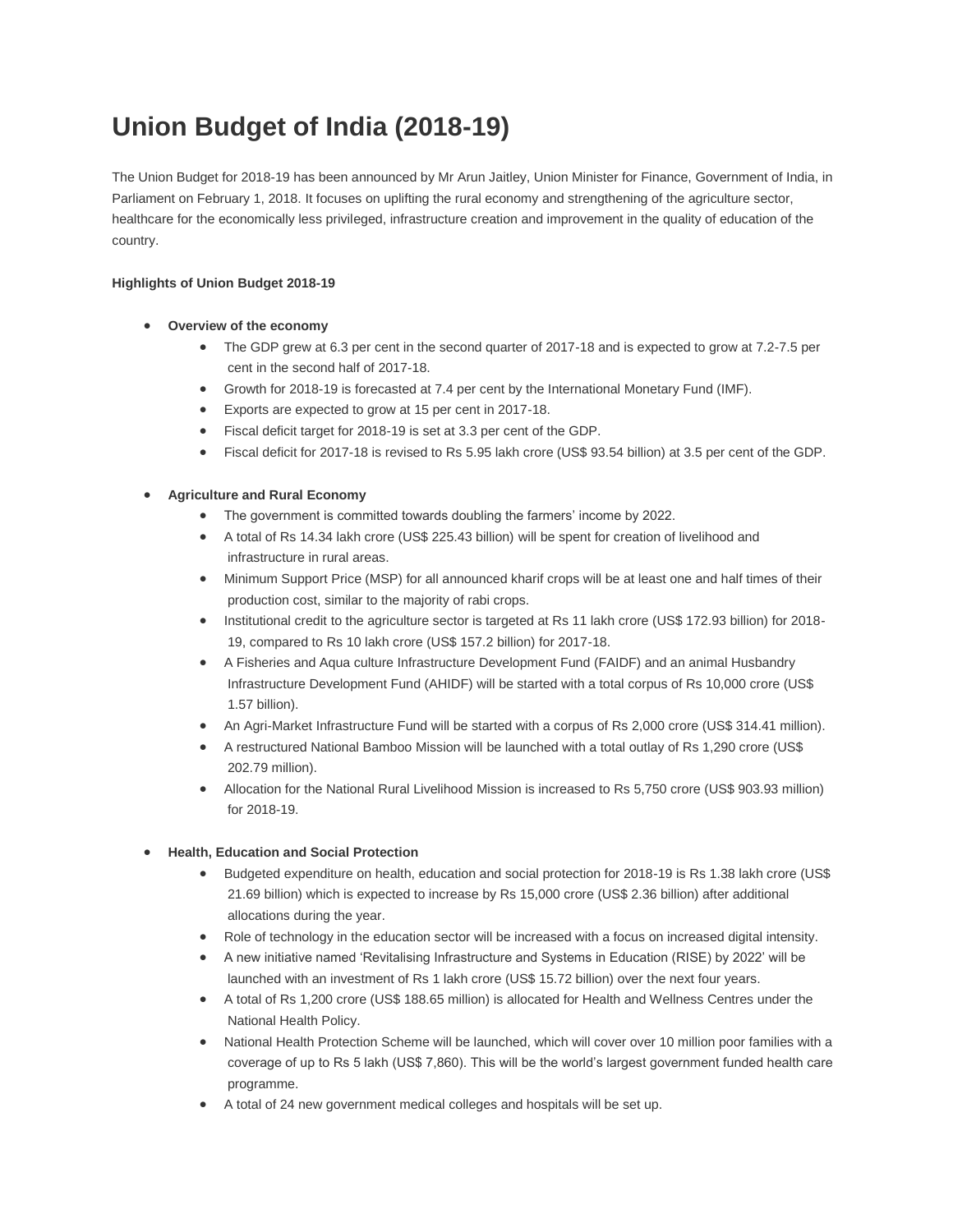- **Medium, Small and Micro Enterprises (MSMEs)** 
	- A total of Rs 3,790 crore (US\$ 596.43 million) has been provided for the MSME sector for credit support, capital and interest subsidy and innovations.
	- Formalisation in the MSME sector is happening at a fast pace after the introduction of the Goods and Services Tax (GST) and demonetisation.
	- Online loan sanctioning facility for MSMEs will be revamped and public sector banks and corporates will be brought on-board the Trade Electronic Receivable Discounting System (TReDS) platform which will be linked with the GSTN.
	- Lending under the MUDRA Yojana is targeted at Rs 3 lakh crore (US\$ 47.16 billion). At present 76 per cent of loan accounts under the scheme belong to women while more than 50 per cent belong to SCs, STs and OBCs.
	- Additional measures will be taken by the government for growth and successful operation of alternative investment funds.

#### **Employment Generation**

- As per an independent study conducted, over 7 million formal jobs will be created in the country during 2018-19.
- The Government of India will contribute 12 per cent of the wages of the new employees in the Employees' Provident Fund for all the sectors in the next three years.
- As per proposed amendments in the Employees Provident Fund and Miscellaneous Provisions Act, 1952, women employees' contribution to the EPF will be reduced to 8 per cent for the first three years of their employment with no change in employers' contribution. This is done to promote more women employment in the formal sector.
- A model aspirational skill centre is being set up in every district of the country.

#### **Infrastructure and Financial Sector Development**

- Investments in excess of Rs 50 lakh crore (US\$ 786.02 billion) are required in the country's infrastructure to increase the growth of GDP and connect and integrate country's transport network.
- Budgetary allocation for infrastructure is set at Rs 5.97 lakh crore (US\$ 93.85 billion) for 2018-19.
- All-time high allocations have been made to the rail and road sectors.
- Through the use of online monitoring system of PRAGATI, projects worth Rs 9.46 lakh crore (US\$ 148.72 billion) have been facilitated and fast tracked.
- Under the Smart Cities Mission, projects worth Rs 2,350 crore (369.43 million) have been completed and projects worth 20,852 crore (US\$ 3.82 billion) are under progress. A total of 99 cities have been selected under the mission with an outlay of Rs 2.04 lakh crore (US\$ 32.07 billion).
- To promote tourism in the country, 10 prominent tourist sites will be developed into iconic tourism destinations
- Around 35,000 km of road construction has been approved under the Phase-1 of the Bharatmala Pariyojana at an estimated cost of Rs 5.35 lakh crore (US\$ 84.10 billion).

#### **Railways**

- Capital expenditure in the railways sector for 2018-19 is set at Rs 148,528 crore (US\$ 23.35 billion).
- 12000 wagons, 5160 coaches and around 700 locomotives will be procured during 2018-19.
- Redevelopment of 600 major railway stations will be taken up.
- Electrification of around 4,000 km of railway tracks is expected to be commissioned in 2017-18.
- Work on eastern and western dedicated freight corridors is under progress.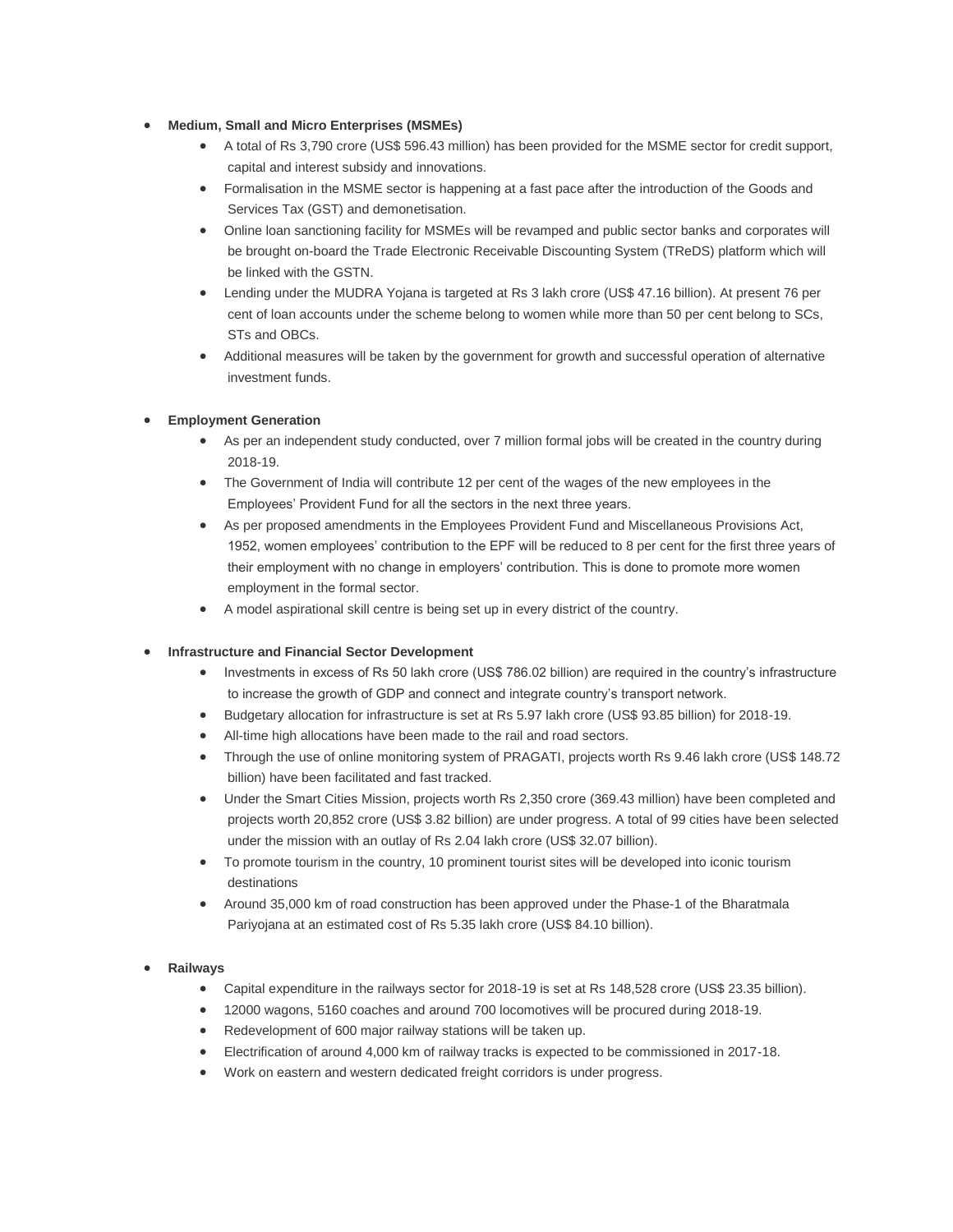A dedicated institute to train manpower required for work on high speed rail projects will be established in Vadodara.

#### **Digital Economy**

- Budgetary allocation of Rs 3,073 crore (US\$ 483.09 million) for the Digital India programme is made for 2018-19.
- A national program will be initiated by NITI Aayog to increase efforts in the area of artificial intelligence.
- Mission on Cyber Physical Systems will be launched by the Department of Science & Technology under which centres of excellence for research, training and skilling robotics, artificial intelligence, digital manufacturing, big data analysis, quantum communication and internet of things will be established and promoted.
- Budgetary allocation of Rs 10,000 crore (US\$ 1.57 billion) is made in 2018-19 for telecom infrastructure.
- 500,000 Wi-Fi hotspots will be set up by government to provide internet connectivity to over 5 million rural citizens.
- Every individual enterprise in India will be assigned a unique ID.

#### **Disinvestment**

- A target of Rs 80,000 crore (US\$ 12.58 billion) for disinvestment has been set for 2018-19.
- Target of 2017-18 has been exceeded and receipts have crossed Rs 1 lakh crore (US\$ 15.72 billion).
- National Insurance Co. Ltd., United India Assurance Co. Ltd., and Oriental India insurance Co. Ltd., will be merged into a single insurance entity.
- A comprehensive Gold Policy will be framed in order to develop gold as an asset class.
- A system for regulated gold exchanges across the country will be established.

#### **Fiscal Management**

- Total budgeted expenditure for 2018-19 is set at Rs 2,442,213 crore (US\$ 383.93 billion).
- Central Government's debt to GDP ratio will be brought down to 40 per cent, as per the recommendations of the Fiscal Reform and Budget Management Committee.
- Growth in direct taxes for 2017-18 (up to January 15, 2018) has been 18.7 per cent while for 2016-17 it was 12.6 per cent.
- Number of effective tax payers increased to 80.27 million by 2016-17 end from 60.47 million in 2015-16 end.
- Companies registered as Farmer Producer Companies with an annual turnover up to Rs 100 crore (US\$ 15.72 million) will get 100 per cent deduction for a period of five year starting 2018-19. The move is proposed in order to promote 'Operation Greens' and 'Sampada Yoajana'.
- Reduced tax rate of 25 per cent will be extended to companies which have reported a turnover of up to Rs 250 crore (US\$ 39.30 million) during 2016-17. This move is expected to benefit all the MSMEs operational in the country.
- Revenue loss from the reduction in the tax rate during 2018-19 is estimated at Rs 7,000 crore (US\$ 1.1) billion).
- A standard deduction of Rs 40,000 crore (US\$ US4 628.9) is proposed for salaried individuals which will replace the present exemption of transport allowance and reimbursement of miscellaneous medical expenses. The move will help middle class employees in reducing their tax liabilities. Revenue loss from the move is estimated at Rs 8,000 crore (US\$ 1.41 billion).
- Exempted interest income on deposits with banks and post offices is proposed to be increased from the present Rs 10,000 (US\$ 157.2) to Rs 50,000 (US\$ 786.02).